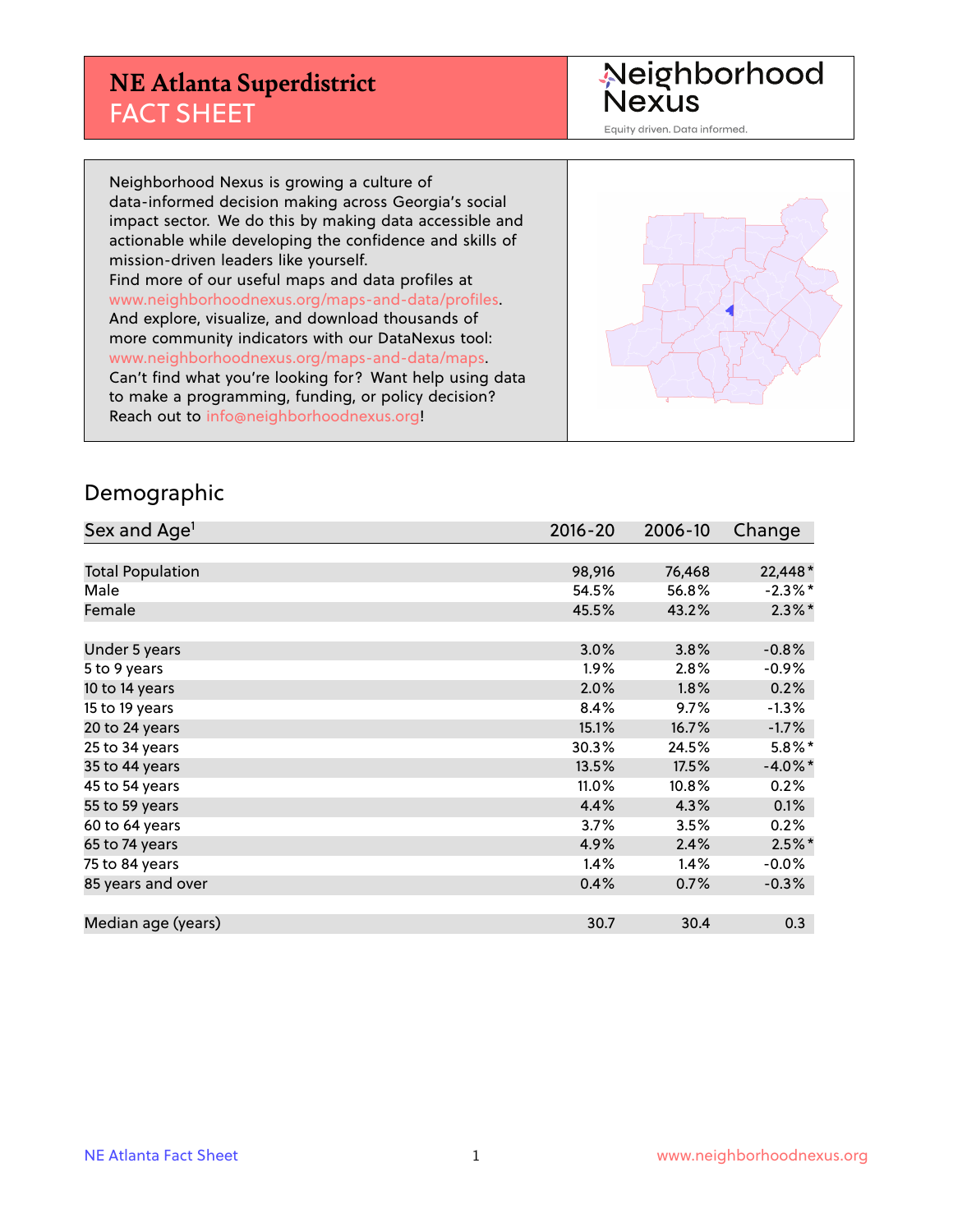# Demographic, continued...

| Race <sup>2</sup>                                            | $2016 - 20$ | 2006-10 | Change      |
|--------------------------------------------------------------|-------------|---------|-------------|
| <b>Total population</b>                                      | 98,916      | 76,468  | 22,448*     |
| One race                                                     | 95.8%       | 97.3%   | $-1.5%$ *   |
| White                                                        | 65.2%       | 69.1%   | $-3.8\%$ *  |
| <b>Black or African American</b>                             | 20.0%       | 18.7%   | 1.4%        |
| American Indian and Alaska Native                            | 0.5%        | 0.1%    | 0.4%        |
| Asian                                                        | 8.7%        | 8.1%    | 0.7%        |
| Native Hawaiian and Other Pacific Islander                   | 0.1%        | 0.0%    | 0.1%        |
| Some other race                                              | 1.2%        | 1.4%    | $-0.2%$     |
| Two or more races                                            | 4.2%        | 2.7%    | $1.5\%$ *   |
| Race alone or in combination with other race(s) <sup>3</sup> | $2016 - 20$ | 2006-10 | Change      |
|                                                              |             |         |             |
| Total population                                             | 98,916      | 76,468  | 22,448*     |
| White                                                        | 68.8%       | 71.4%   | $-2.6\%$ *  |
| <b>Black or African American</b>                             | 22.1%       | 19.4%   | $2.7\%$ *   |
| American Indian and Alaska Native                            | 1.4%        | 0.9%    | 0.5%        |
| Asian                                                        | 10.2%       | 9.3%    | 1.0%        |
| Native Hawaiian and Other Pacific Islander                   | 0.2%        | 0.1%    | 0.1%        |
| Some other race                                              | 2.1%        | 1.7%    | 0.4%        |
| Hispanic or Latino and Race <sup>4</sup>                     | $2016 - 20$ | 2006-10 | Change      |
| Total population                                             | 98,916      | 76,468  | 22,448*     |
| Hispanic or Latino (of any race)                             | 6.9%        | 4.2%    | $2.7\%$ *   |
| Not Hispanic or Latino                                       | 93.1%       | 95.8%   | $-2.7\%$ *  |
| White alone                                                  | 61.2%       | 66.7%   | $-5.6\%$ *  |
| Black or African American alone                              | 19.4%       | 18.4%   | 1.0%        |
| American Indian and Alaska Native alone                      | 0.2%        | 0.1%    | 0.0%        |
| Asian alone                                                  | 8.7%        | 8.0%    | 0.7%        |
| Native Hawaiian and Other Pacific Islander alone             | 0.1%        | 0.0%    | 0.0%        |
| Some other race alone                                        | 0.3%        | 0.2%    | 0.1%        |
| Two or more races                                            | 3.3%        | 2.3%    | $1.0\%$ *   |
|                                                              |             |         |             |
| U.S. Citizenship Status <sup>5</sup>                         | $2016 - 20$ | 2006-10 | Change      |
| Foreign-born population                                      | 12,908      | 8,621   | 4,287*      |
| Naturalized U.S. citizen                                     | 37.7%       | 27.5%   | 10.2%*      |
| Not a U.S. citizen                                           | 62.3%       | 72.5%   | $-10.2\%$ * |
|                                                              |             |         |             |
| Citizen, Voting Age Population <sup>6</sup>                  | $2016 - 20$ | 2006-10 | Change      |
| Citizen, 18 and over population                              | 83,114      | 62,898  | 20,216*     |
| Male                                                         | 54.1%       | 56.9%   | $-2.8\%$ *  |
| Female                                                       | 45.9%       | 43.1%   | $2.8\%$ *   |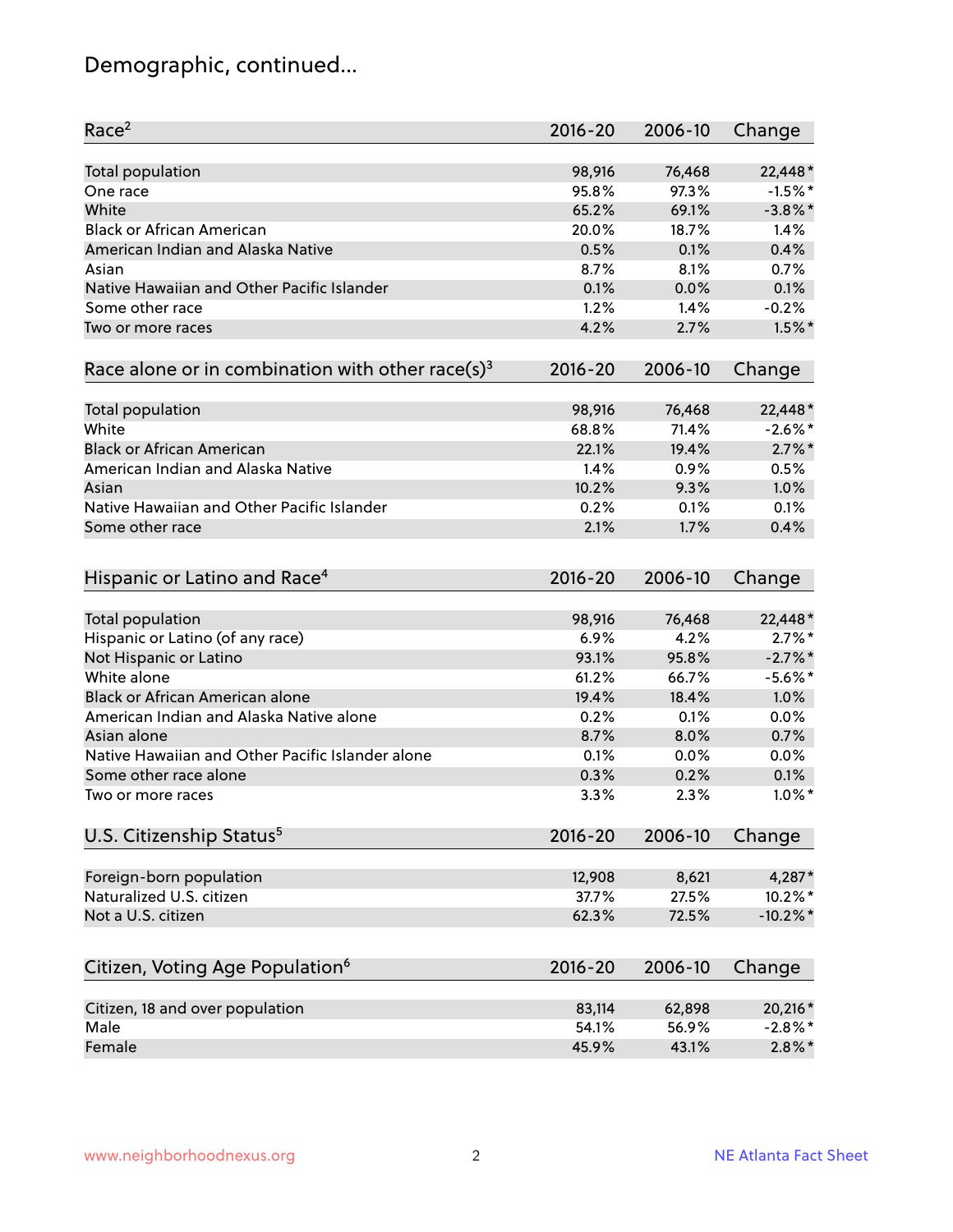#### Economic

| Income <sup>7</sup>                                 | $2016 - 20$ | 2006-10 | Change     |
|-----------------------------------------------------|-------------|---------|------------|
|                                                     |             |         |            |
| All households                                      | 49,187      | 36,877  | 12,310*    |
| Less than \$10,000                                  | $7.7\%$     | 9.4%    | $-1.6\%$ * |
| \$10,000 to \$14,999                                | 3.0%        | 4.5%    | $-1.6\%$ * |
| \$15,000 to \$24,999                                | 5.7%        | 8.1%    | $-2.4\%$ * |
| \$25,000 to \$34,999                                | 4.4%        | 9.1%    | $-4.7%$ *  |
| \$35,000 to \$49,999                                | 7.2%        | 11.3%   | $-4.2%$ *  |
| \$50,000 to \$74,999                                | 16.6%       | 17.1%   | $-0.5%$    |
| \$75,000 to \$99,999                                | 12.3%       | 10.6%   | $1.7\%$ *  |
| \$100,000 to \$149,999                              | 17.9%       | 13.0%   | 4.9%*      |
| \$150,000 to \$199,999                              | 8.6%        | 6.9%    | $1.7\%$ *  |
| \$200,000 or more                                   | 16.6%       | 10.0%   | $6.6\%$ *  |
| Median household income (dollars)                   | 85,963      | 59,636  | 26,327*    |
| Mean household income (dollars)                     | 128,972     | 93,950  | 35,022*    |
| With earnings                                       | 88.3%       | 89.0%   | $-0.7%$    |
| Mean earnings (dollars)                             | 133,506     | 95,198  | 38,308*    |
| <b>With Social Security</b>                         | 11.3%       | 9.5%    | $1.8\%$ *  |
| Mean Social Security income (dollars)               | 16,489      | 12,786  | 3,702*     |
| With retirement income                              | 8.1%        | 6.4%    | $1.7\%$ *  |
| Mean retirement income (dollars)                    | 41,423      | 24,442  | 16,981*    |
| With Supplemental Security Income                   | 2.7%        | $2.4\%$ | 0.2%       |
| Mean Supplemental Security Income (dollars)         | 5,340       | 6,698   | $-1,357$   |
| With cash public assistance income                  | 0.5%        | 1.2%    | $-0.6%$    |
| Mean cash public assistance income (dollars)        | 108         | 3,976   | $-3,868$   |
| With Food Stamp/SNAP benefits in the past 12 months | 4.7%        | 4.8%    | $-0.1%$    |
|                                                     |             |         |            |
| Families                                            | 14,264      | 10,051  | $4,213*$   |
| Less than \$10,000                                  | 2.3%        | 4.8%    | $-2.6%$    |
| \$10,000 to \$14,999                                | 1.7%        | 4.6%    | $-2.9%$    |
| \$15,000 to \$24,999                                | 2.2%        | 4.8%    | $-2.7%$    |
| \$25,000 to \$34,999                                | 2.7%        | 5.6%    | $-2.9%$    |
| \$35,000 to \$49,999                                | 2.2%        | 7.0%    | $-4.8%$    |
| \$50,000 to \$74,999                                | 8.6%        | 10.3%   | $-1.7%$    |
| \$75,000 to \$99,999                                | 7.0%        | 8.8%    | $-1.8%$    |
| \$100,000 to \$149,999                              | 21.2%       | 16.9%   | 4.3%       |
| \$150,000 to \$199,999                              | 16.0%       | 12.7%   | 3.3%       |
| \$200,000 or more                                   | 36.2%       | 24.4%   | $11.8\%$ * |
| Median family income (dollars)                      | 156,814     | 109,142 | 47,673*    |
| Mean family income (dollars)                        | 221,126     | 150,828 | 70,297*    |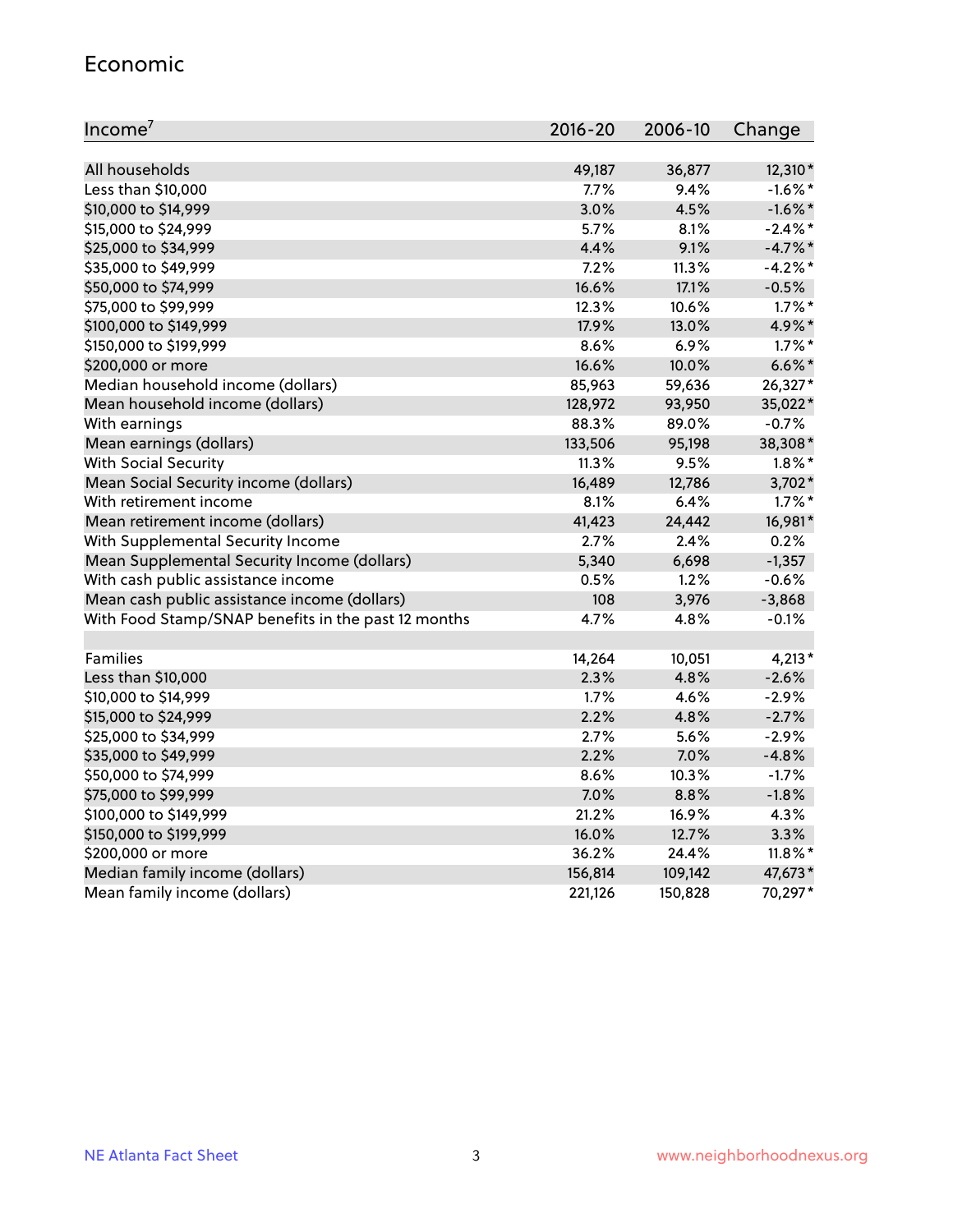#### Economic, continued...

| Income, continued <sup>8</sup>                                        | $2016 - 20$ | 2006-10 | Change     |
|-----------------------------------------------------------------------|-------------|---------|------------|
|                                                                       |             |         |            |
| Nonfamily households                                                  | 34,923      | 26,826  | 8,097*     |
| Median nonfamily income (dollars)                                     | 68,793      | 51,438  | 17,355*    |
| Mean nonfamily income (dollars)                                       | 90,613      | 71,612  | 19,001*    |
| Median earnings for workers (dollars)                                 | 57,226      | 36,736  | 20,490*    |
| Median earnings for male full-time, year-round workers                | 82,354      | 63,607  | 18,747*    |
| (dollars)                                                             |             |         |            |
| Median earnings for female full-time, year-round workers<br>(dollars) | 68,919      | 50,469  | 18,450*    |
| Per capita income (dollars)                                           | 65,961      | 46,878  | 19,083*    |
|                                                                       |             |         |            |
| Families and People Below Poverty Level <sup>9</sup>                  | 2016-20     | 2006-10 | Change     |
| All families                                                          |             | 10.8%   |            |
|                                                                       | 4.7%        |         | $-6.0\%$ * |
| With related children under 18 years                                  | 11.1%       | 20.3%   | $-9.2%$    |
| With related children under 5 years only                              | 11.2%       | 20.1%   | $-9.0%$    |
| Married couple families                                               | 1.2%        | 2.1%    | $-0.9%$    |
| With related children under 18 years                                  | 1.2%        | 3.3%    | $-2.1%$    |
| With related children under 5 years only                              | 3.0%        | 0.0%    | 3.0%       |
| Families with female householder, no husband present                  | 24.0%       | 37.2%   | $-13.2%$   |
| With related children under 18 years                                  | 39.8%       | 47.6%   | $-7.8%$    |
| With related children under 5 years only                              | 67.2%       | 63.6%   | 3.7%       |
| All people                                                            | 14.6%       | 16.1%   | $-1.5%$    |
| Under 18 years                                                        | 15.3%       | 23.8%   | $-8.5%$    |
| Related children under 18 years                                       | 15.2%       | 23.7%   | $-8.5%$    |
| Related children under 5 years                                        | 17.6%       | 24.8%   | $-7.1%$    |
| Related children 5 to 17 years                                        | 13.7%       | 23.0%   | $-9.3%$    |
| 18 years and over                                                     | 14.6%       | 15.2%   | $-0.6%$    |
| 18 to 64 years                                                        | 14.6%       | 14.8%   | $-0.2%$    |
| 65 years and over                                                     | 14.5%       | 21.1%   | $-6.5%$    |
| People in families                                                    | 5.9%        | 13.4%   | $-7.6%$ *  |
| Unrelated individuals 15 years and over                               | 21.0%       | 18.1%   | $2.9\%*$   |
|                                                                       |             |         |            |
| Non-Hispanic white people                                             | 8.5%        | 8.6%    | $-0.1%$    |
| Black or African-American people                                      | 28.3%       | 36.9%   | $-8.6\%$ * |
| Asian people                                                          | 34.2%       | 24.7%   | 9.4%       |
| Hispanic or Latino people                                             | 13.6%       | 30.5%   | $-16.9%$   |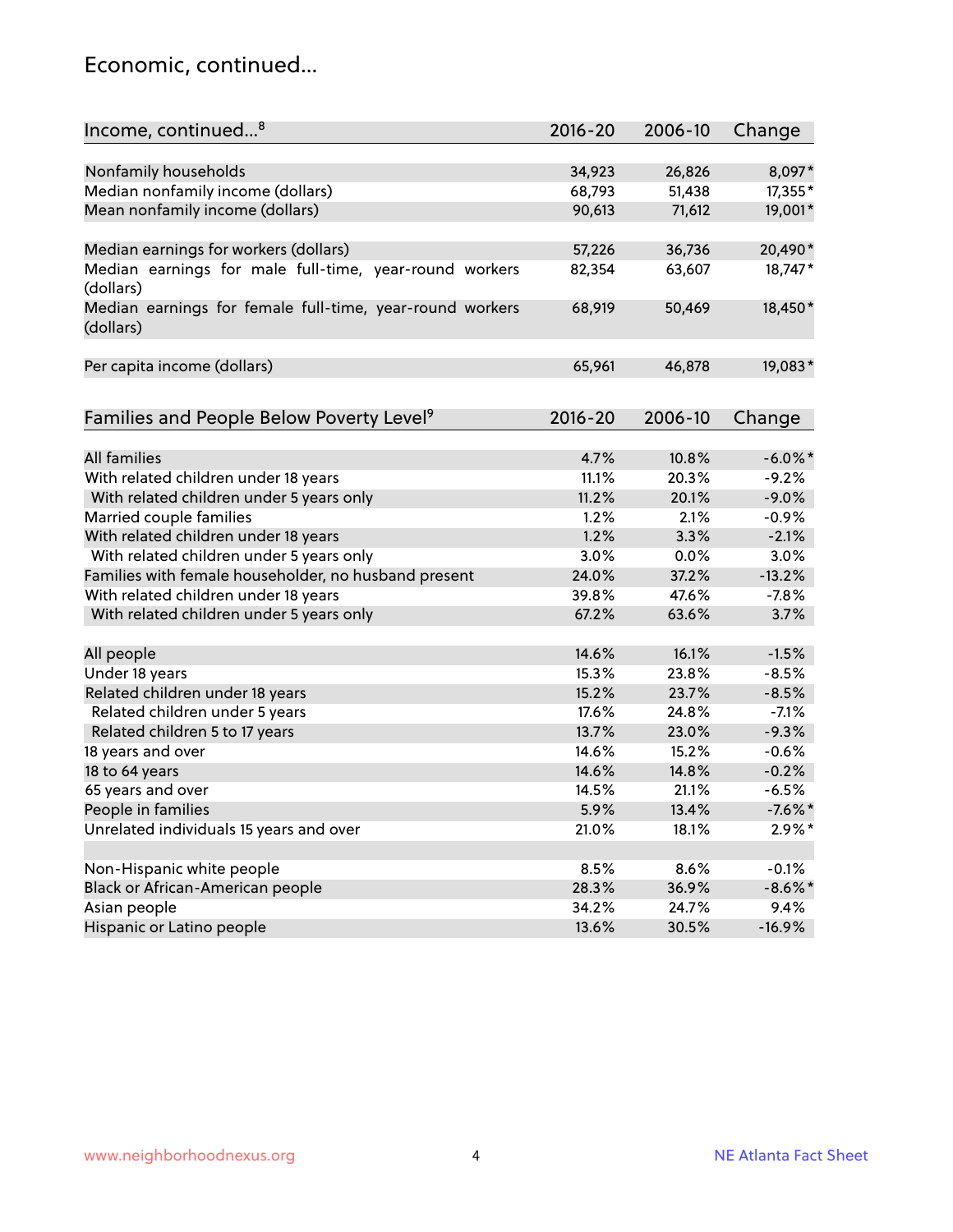# Employment

| Employment Status <sup>10</sup>                                             | $2016 - 20$ | 2006-10 | Change     |
|-----------------------------------------------------------------------------|-------------|---------|------------|
|                                                                             |             |         |            |
| Population 16 years and over                                                | 91,786      | 69,581  | 22,205*    |
| In labor force                                                              | 71.4%       | 71.6%   | $-0.2%$    |
| Civilian labor force                                                        | 71.2%       | 71.5%   | $-0.2%$    |
| Employed                                                                    | 68.4%       | 67.7%   | 0.7%       |
| Unemployed                                                                  | 2.9%        | 3.8%    | $-0.9%$    |
| <b>Armed Forces</b>                                                         | 0.1%        | 0.1%    | 0.1%       |
| Not in labor force                                                          | 28.6%       | 28.4%   | 0.2%       |
|                                                                             |             |         |            |
| Civilian labor force                                                        | 65,387      | 49,736  | 15,651*    |
| <b>Unemployment Rate</b>                                                    | 4.1%        | 5.3%    | $-1.2%$    |
| Females 16 years and over                                                   | 41,588      | 29,761  | $11,827*$  |
| In labor force                                                              | 67.6%       | 70.4%   | $-2.8%$    |
| Civilian labor force                                                        | 67.5%       | 70.3%   | $-2.8%$    |
| Employed                                                                    | 64.7%       | 66.3%   | $-1.5%$    |
|                                                                             |             |         |            |
| Own children of the householder under 6 years                               | 3,299       | 3,182   | 117        |
| All parents in family in labor force                                        | 79.9%       | 73.6%   | 6.3%       |
|                                                                             |             |         |            |
| Own children of the householder 6 to 17 years                               | 4,290       | 3,302   | 988*       |
| All parents in family in labor force                                        | 72.1%       | 70.5%   | 1.6%       |
|                                                                             |             |         |            |
| Industry <sup>11</sup>                                                      | $2016 - 20$ | 2006-10 | Change     |
|                                                                             |             |         |            |
| Civilian employed population 16 years and over                              | 62,736      | 47,100  | 15,636*    |
| Agriculture, forestry, fishing and hunting, and mining                      | 0.0%        | 0.1%    | $-0.1%$    |
| Construction                                                                | 2.7%        | 2.6%    | 0.2%       |
| Manufacturing                                                               | 4.7%        | 4.5%    | 0.2%       |
| Wholesale trade                                                             | 2.2%        | 2.8%    | $-0.6%$    |
| Retail trade                                                                | 6.7%        | 8.8%    | $-2.1\%$ * |
| Transportation and warehousing, and utilities                               | 4.6%        | 3.1%    | 1.5%       |
| Information                                                                 | 4.4%        | 6.2%    | $-1.8\%$ * |
| Finance and insurance, and real estate and rental and leasing               | 8.0%        | 9.1%    | $-1.0\%$   |
| Professional, scientific, and management, and administrative                | 26.6%       | 22.2%   | 4.4%*      |
| and waste management services                                               |             |         |            |
| Educational services, and health care and social assistance                 | 23.1%       | 22.1%   | 1.1%       |
| Arts, entertainment, and recreation, and accommodation and<br>food services | 8.8%        | 10.0%   | $-1.2%$    |
| Other services, except public administration                                | 3.3%        | 4.6%    | $-1.3%$    |
| Public administration                                                       | 4.8%        | 3.9%    | 0.9%       |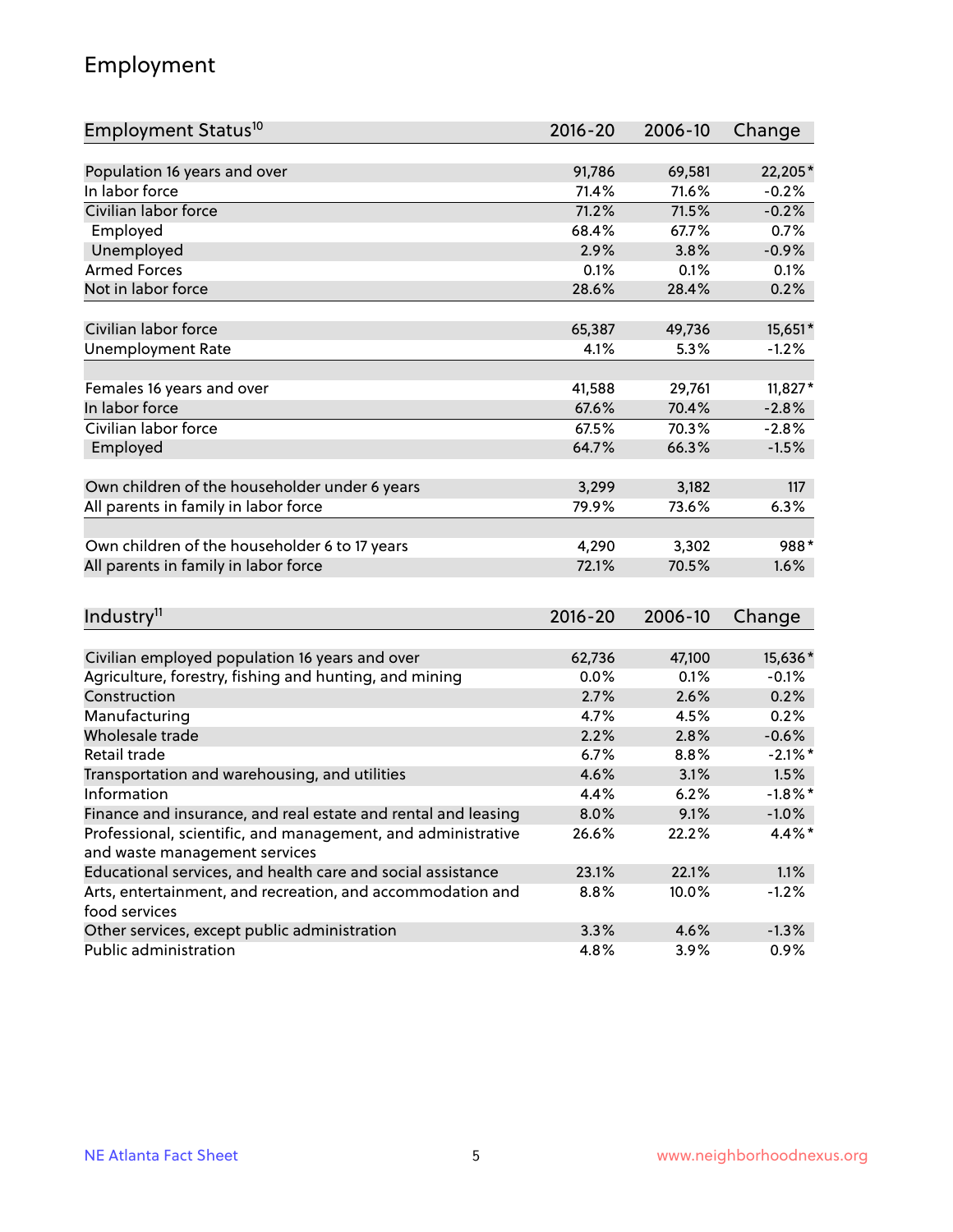# Employment, continued...

| Occupation <sup>12</sup>                                     | $2016 - 20$ | 2006-10 | Change     |
|--------------------------------------------------------------|-------------|---------|------------|
| Civilian employed population 16 years and over               | 62,736      | 47,100  | 15,636*    |
| Management, business, science, and arts occupations          | 72.3%       | 61.9%   | 10.4%*     |
| Service occupations                                          | 8.1%        | 11.0%   | $-2.9%$ *  |
| Sales and office occupations                                 | 15.2%       | 20.8%   | $-5.6\%$ * |
| Natural<br>and<br>resources,<br>construction,<br>maintenance | 1.0%        | 3.0%    | $-2.0\%$ * |
| occupations                                                  |             |         |            |
| Production, transportation, and material moving occupations  | 3.4%        | 3.3%    | 0.1%       |
| Class of Worker <sup>13</sup>                                | $2016 - 20$ | 2006-10 | Change     |
| Civilian employed population 16 years and over               | 62,736      | 47,100  | 15,636*    |
| Private wage and salary workers                              | 80.1%       | 78.7%   | 1.4%       |
| Government workers                                           | 15.1%       | 15.9%   | $-0.8%$    |
| Self-employed in own not incorporated business workers       | 4.6%        | 5.3%    | $-0.8%$    |
| Unpaid family workers                                        | 0.2%        | 0.1%    | 0.1%       |
|                                                              |             |         |            |
| Job Flows <sup>14</sup>                                      | 2019        | 2010    | Change     |
| Total Jobs in district                                       | 122,475     | 78,406  | 44,069     |
| Held by residents of district                                | 7.7%        | 7.9%    | $-0.1%$    |
| Held by non-residents of district                            | 92.3%       | 92.1%   | 0.1%       |
|                                                              |             |         |            |
| Jobs by Industry Sector <sup>15</sup>                        | 2019        | 2010    | Change     |
| Total Jobs in district                                       | 122,475     | 78,406  | 44,069     |
| Goods Producing sectors                                      | 2.8%        | 3.5%    | $-0.7%$    |
| Trade, Transportation, and Utilities sectors                 | 10.1%       | 10.4%   | $-0.4%$    |
| All Other Services sectors                                   | 87.1%       | 86.0%   | 1.1%       |
|                                                              |             |         |            |
| Total Jobs in district held by district residents            | 9,445       | 6,162   | 3,283      |
| <b>Goods Producing sectors</b>                               | 2.5%        | 2.4%    | 0.1%       |
| Trade, Transportation, and Utilities sectors                 | 7.2%        | 6.9%    | 0.2%       |
| All Other Services sectors                                   | 90.3%       | 90.7%   | $-0.4%$    |
|                                                              |             |         |            |
| Jobs by Earnings <sup>16</sup>                               | 2019        | 2010    | Change     |
| Total Jobs in district                                       | 122,475     | 78,406  | 44,069     |
| Jobs with earnings \$1250/month or less                      | 18.1%       | 17.7%   | 0.4%       |
| Jobs with earnings \$1251/month to \$3333/month              | 24.0%       | 29.0%   | $-5.0%$    |
| Jobs with earnings greater than \$3333/month                 | 57.9%       | 53.3%   | 4.6%       |
|                                                              |             |         |            |
| Total Jobs in district held by district residents            | 9,445       | 6,162   | 3,283      |
| Jobs with earnings \$1250/month or less                      | 14.6%       | 19.9%   | $-5.3%$    |
| Jobs with earnings \$1251/month to \$3333/month              | 16.1%       | 25.9%   | $-9.9%$    |
| Jobs with earnings greater than \$3333/month                 | 69.3%       | 54.1%   | 15.2%      |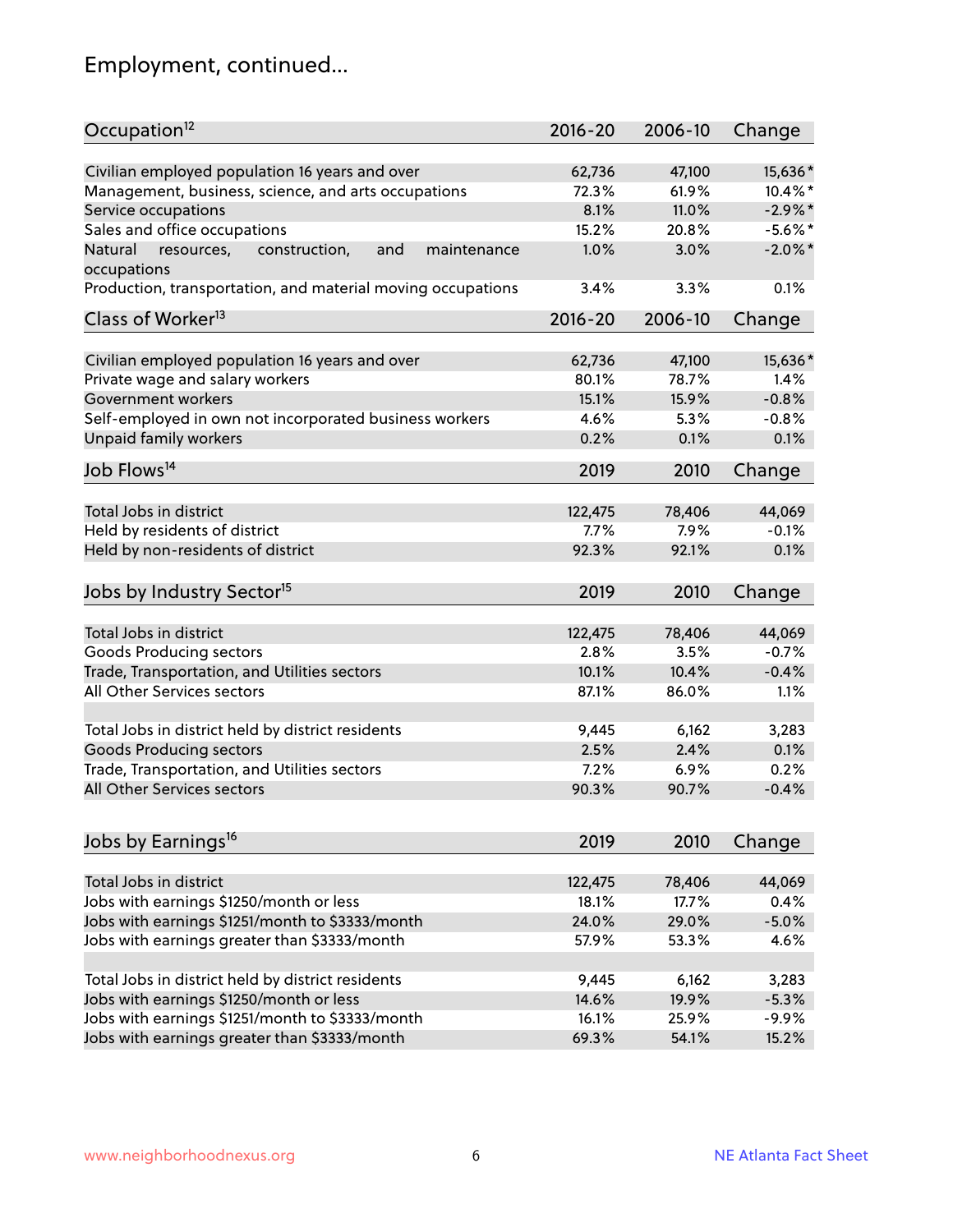# Employment, continued...

| Jobs by Age of Worker <sup>17</sup>               | 2019    | 2010   | Change  |
|---------------------------------------------------|---------|--------|---------|
|                                                   |         |        |         |
| Total Jobs in district                            | 122,475 | 78,406 | 44,069  |
| Jobs with workers age 29 or younger               | 22.8%   | 20.9%  | 1.9%    |
| Jobs with workers age 30 to 54                    | 58.4%   | 63.4%  | $-5.0%$ |
| Jobs with workers age 55 or older                 | 18.8%   | 15.7%  | 3.0%    |
|                                                   |         |        |         |
| Total Jobs in district held by district residents | 9,445   | 6,162  | 3,283   |
| Jobs with workers age 29 or younger               | 29.3%   | 29.5%  | $-0.2%$ |
| Jobs with workers age 30 to 54                    | 56.5%   | 59.7%  | $-3.2%$ |
| Jobs with workers age 55 or older                 | 14.2%   | 10.8%  | 3.4%    |
|                                                   |         |        |         |

#### Education

| School Enrollment <sup>18</sup>                | $2016 - 20$ | 2006-10 | Change     |
|------------------------------------------------|-------------|---------|------------|
|                                                |             |         |            |
| Population 3 years and over enrolled in school | 29,042      | 25,903  | $3,139*$   |
| Nursery school, preschool                      | 3.1%        | $3.9\%$ | $-0.7%$    |
| Kindergarten                                   | 1.4%        | 2.2%    | $-0.8%$    |
| Elementary school (grades 1-8)                 | 10.4%       | 10.1%   | 0.4%       |
| High school (grades 9-12)                      | 5.7%        | 4.9%    | 0.8%       |
| College or graduate school                     | 79.3%       | 78.9%   | 0.4%       |
| Educational Attainment <sup>19</sup>           | $2016 - 20$ | 2006-10 | Change     |
|                                                |             |         |            |
| Population 25 years and over                   | 68,892      | 49,823  | 19,069*    |
| Less than 9th grade                            | 1.0%        | 1.7%    | $-0.7%$    |
| 9th to 12th grade, no diploma                  | 1.8%        | 3.8%    | $-2.0%$    |
| High school graduate (includes equivalency)    | $7.3\%$     | 10.4%   | $-3.2\%$ * |
| Some college, no degree                        | 10.0%       | 13.3%   | $-3.3\%$ * |
| Associate's degree                             | 3.8%        | 3.8%    | $0.0\%$    |
| Bachelor's degree                              | 39.9%       | 38.9%   | $1.0\%$    |
| Graduate or professional degree                | 36.3%       | 28.1%   | $8.2\%$ *  |
|                                                |             |         |            |
| Percent high school graduate or higher         | 97.2%       | 94.5%   | $2.7\%$    |
| Percent bachelor's degree or higher            | 76.2%       | 67.0%   | $9.1\%$ *  |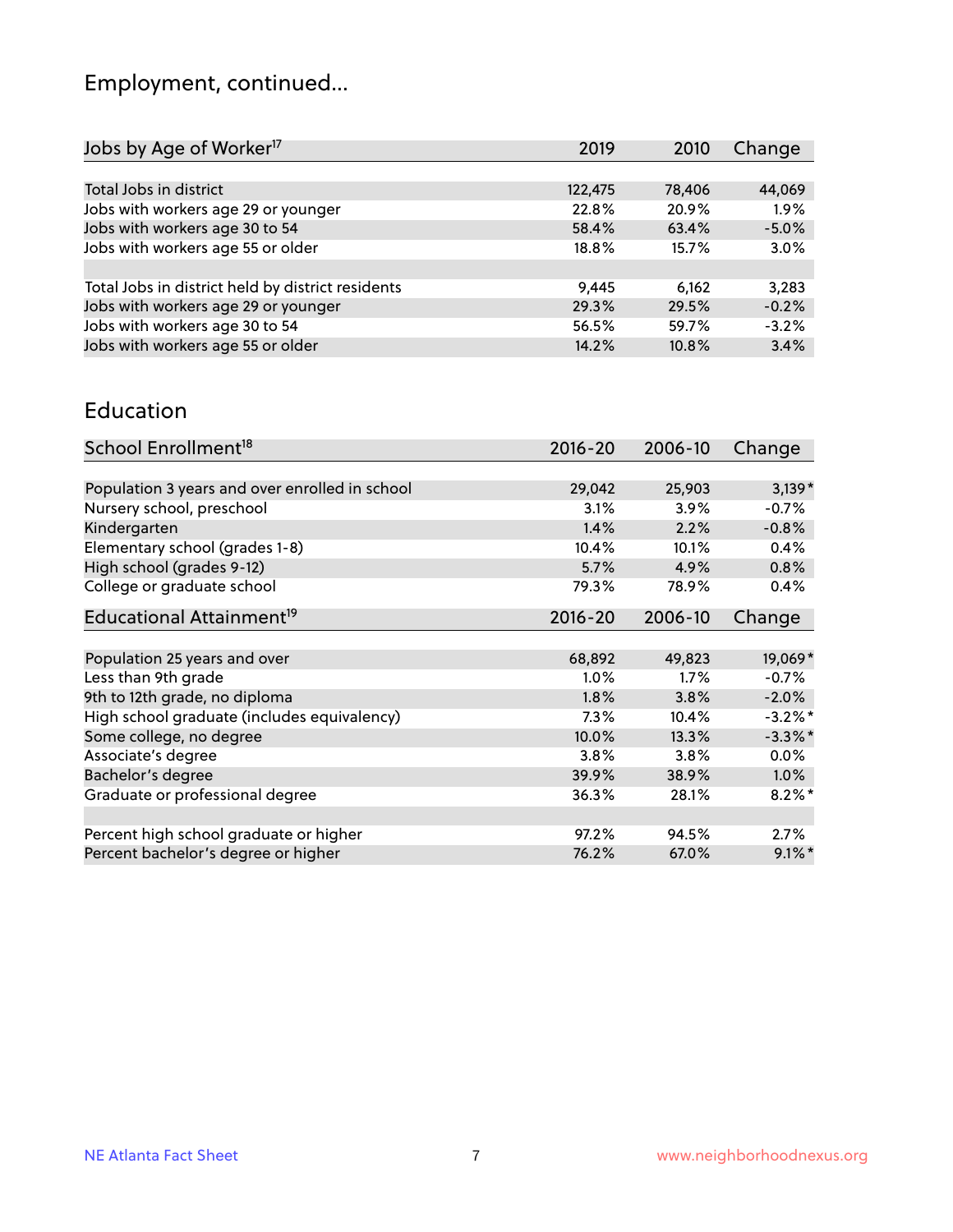#### Housing

| Households by Type <sup>20</sup>                     | 2016-20     | 2006-10 | Change     |
|------------------------------------------------------|-------------|---------|------------|
|                                                      |             |         |            |
| <b>Total households</b>                              | 49,187      | 36,877  | 12,310*    |
| Family households (families)                         | 29.0%       | 27.3%   | 1.7%       |
| With own children under 18 years                     | 8.8%        | 10.6%   | $-1.8%$    |
| Married-couple family                                | 23.7%       | 19.9%   | $3.8\%$ *  |
| With own children of the householder under 18 years  | 6.2%        | 6.5%    | $-0.3%$    |
| Male householder, no wife present, family            | 1.4%        | 1.8%    | $-0.4%$    |
| With own children of the householder under 18 years  | 0.4%        | 0.9%    | $-0.5%$    |
| Female householder, no husband present, family       | 3.9%        | 5.6%    | $-1.7%$ *  |
| With own children of the householder under 18 years  | 2.2%        | 3.2%    | $-1.0%$    |
| Nonfamily households                                 | 71.0%       | 72.7%   | $-1.7%$    |
| Householder living alone                             | 53.2%       | 56.2%   | $-3.0\%$ * |
| 65 years and over                                    | 6.3%        | 3.9%    | $2.4\%$ *  |
|                                                      |             |         |            |
| Households with one or more people under 18 years    | 9.2%        | 11.6%   | $-2.5%$ *  |
| Households with one or more people 65 years and over | 10.7%       | 7.5%    | $3.2\%$ *  |
|                                                      |             |         |            |
| Average household size                               | 1.74        | 1.74    | $-0.00$    |
| Average family size                                  | 2.54        | 2.72    | $-0.18$    |
|                                                      |             |         |            |
| Housing Occupancy <sup>21</sup>                      | 2016-20     | 2006-10 | Change     |
|                                                      |             |         |            |
| Total housing units                                  | 55,843      | 44,874  | 10,969*    |
| Occupied housing units                               | 88.1%       | 82.2%   | 5.9%*      |
| Vacant housing units                                 | 11.9%       | 17.8%   | $-5.9\%$ * |
|                                                      |             |         |            |
| Homeowner vacancy rate                               | 1.6         | 8.1     | $-6.5*$    |
| Rental vacancy rate                                  | 6.0         | 11.5    | $-5.5*$    |
|                                                      |             |         |            |
| Units in Structure <sup>22</sup>                     | $2016 - 20$ | 2006-10 |            |
|                                                      |             |         | Change     |
| Total housing units                                  | 55,843      | 44,874  | 10,969*    |
| 1-unit, detached                                     | 19.0%       | 23.2%   | $-4.2%$ *  |
| 1-unit, attached                                     | 4.4%        | 4.8%    | $-0.5%$    |
| 2 units                                              | 2.0%        | 4.3%    | $-2.3\%$ * |
| 3 or 4 units                                         | 4.7%        | 5.8%    | $-1.1%$    |
| 5 to 9 units                                         | 4.9%        | 6.7%    | $-1.8%$ *  |
| 10 to 19 units                                       | 6.8%        | 12.1%   | $-5.4\%$ * |
| 20 or more units                                     | 58.2%       | 42.8%   | 15.4%*     |
| Mobile home                                          | 0.2%        | 0.2%    |            |
|                                                      |             |         | $0.0\%$    |
| Boat, RV, van, etc.                                  | 0.0%        | 0.1%    | $-0.1%$    |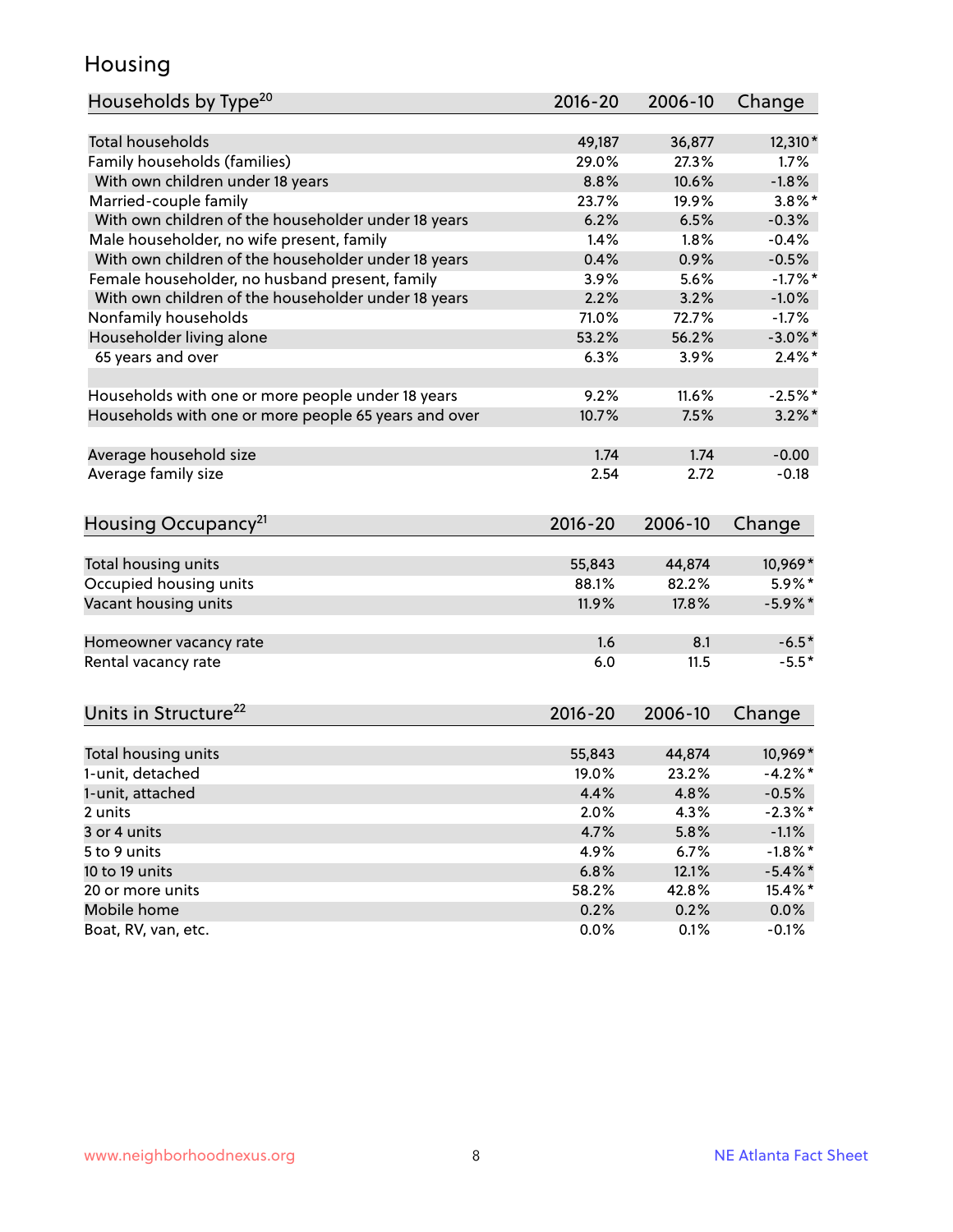# Housing, Continued...

| Year Structure Built <sup>23</sup>             | $2016 - 20$ | 2006-10 | Change     |
|------------------------------------------------|-------------|---------|------------|
| Total housing units                            | 55,843      | 44,874  | 10,969*    |
| Built 2014 or later                            | 12.2%       | (X)     | (X)        |
| Built 2010 to 2013                             | 4.4%        | (X)     | (X)        |
| Built 2000 to 2009                             | 26.0%       | 25.2%   | 0.7%       |
| Built 1990 to 1999                             | 11.8%       | 10.0%   | $1.8\%$ *  |
| Built 1980 to 1989                             | 7.4%        | 7.9%    | $-0.5%$    |
| Built 1970 to 1979                             | 5.5%        | 7.3%    | $-1.8\%$ * |
| Built 1960 to 1969                             | 5.2%        | 8.5%    | $-3.3\%$ * |
| Built 1950 to 1959                             | 5.5%        | 9.2%    | $-3.6\%$ * |
| Built 1940 to 1949                             | 3.3%        | 6.5%    | $-3.2\%$ * |
| Built 1939 or earlier                          | 18.8%       | 25.4%   | $-6.6\%$ * |
|                                                |             |         |            |
| Housing Tenure <sup>24</sup>                   | $2016 - 20$ | 2006-10 | Change     |
| Occupied housing units                         | 49,187      | 36,877  | 12,310*    |
| Owner-occupied                                 | 40.4%       | 44.3%   | $-4.0\%$ * |
| Renter-occupied                                | 59.6%       | 55.7%   | 4.0%*      |
|                                                | 1.89        | 1.88    | 0.01       |
| Average household size of owner-occupied unit  |             | 1.63    |            |
| Average household size of renter-occupied unit | 1.64        |         | 0.01       |
| Residence 1 Year Ago <sup>25</sup>             | $2016 - 20$ | 2006-10 | Change     |
| Population 1 year and over                     | 98,270      | 75,837  | 22,433*    |
| Same house                                     | 70.6%       | 66.7%   | $3.9\%$ *  |
| Different house in the U.S.                    | 27.1%       | 31.0%   | $-4.0\%$ * |
| Same county                                    | 10.9%       | 13.5%   | $-2.6\%$ * |
| Different county                               | 16.1%       | 17.5%   | $-1.4%$    |
| Same state                                     | 7.8%        | 10.7%   | $-2.8\%$ * |
| Different state                                | 8.3%        | 6.9%    | $1.5\%$ *  |
| Abroad                                         | 2.3%        | 2.3%    | 0.1%       |
| Value of Housing Unit <sup>26</sup>            | 2016-20     | 2006-10 | Change     |
|                                                |             |         |            |
| Owner-occupied units                           | 19,855      | 16,350  | $3,505*$   |
| Less than \$50,000                             | 0.5%        | 0.9%    | $-0.4%$    |
| \$50,000 to \$99,999                           | 1.1%        | 2.1%    | $-0.9%$    |
| \$100,000 to \$149,999                         | 4.2%        | 7.3%    | $-3.1%$    |
| \$150,000 to \$199,999                         | 8.5%        | 15.6%   | $-7.1\%$ * |
| \$200,000 to \$299,999                         | 17.1%       | 20.0%   | $-2.9%$    |
| \$300,000 to \$499,999                         | 27.5%       | 25.6%   | 1.9%       |
| \$500,000 to \$999,999                         | 30.7%       | 22.9%   | $7.8\%$ *  |
| \$1,000,000 or more                            | 10.3%       | 5.5%    | 4.7%*      |
| Median (dollars)                               | 415,149     | 328,632 | 86,517*    |
| Mortgage Status <sup>27</sup>                  | $2016 - 20$ | 2006-10 | Change     |
| Owner-occupied units                           | 19,855      | 16,350  | $3,505*$   |
| Housing units with a mortgage                  | 76.7%       | 85.3%   | $-8.6\%$ * |
| Housing units without a mortgage               | 23.3%       | 14.7%   | $8.6\% *$  |
|                                                |             |         |            |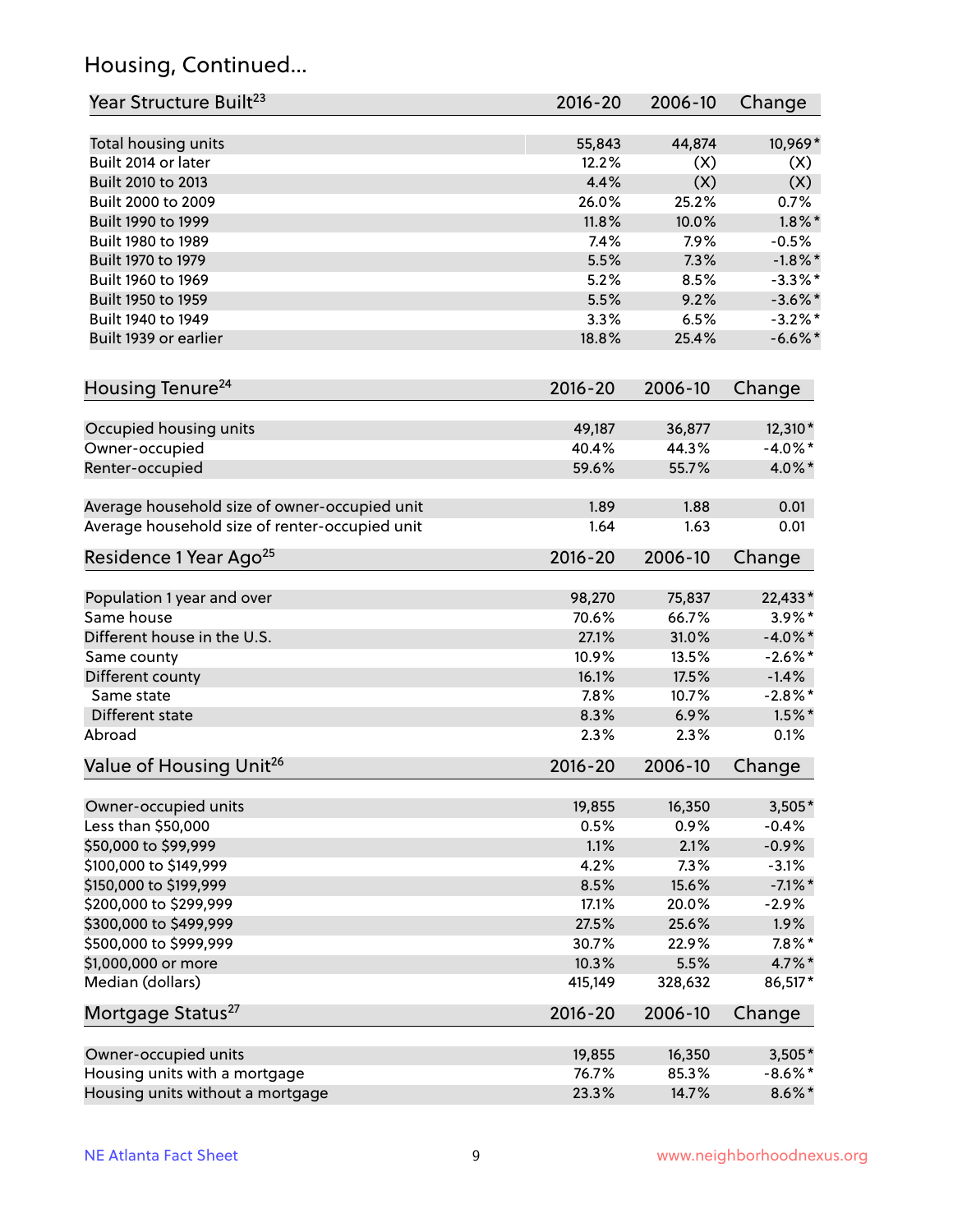# Housing, Continued...

| Selected Monthly Owner Costs <sup>28</sup>                                            | 2016-20     | 2006-10 | Change     |
|---------------------------------------------------------------------------------------|-------------|---------|------------|
| Housing units with a mortgage                                                         | 15,231      | 13,943  | $1,288*$   |
| Less than \$300                                                                       | 0.0%        | 0.1%    | $-0.1%$    |
| \$300 to \$499                                                                        | 0.3%        | 0.2%    | 0.0%       |
| \$500 to \$999                                                                        | 3.9%        | 3.5%    | 0.4%       |
| \$1,000 to \$1,499                                                                    | 13.4%       | 19.9%   | $-6.5%$ *  |
| \$1,500 to \$1,999                                                                    | 20.6%       | 21.2%   | $-0.6%$    |
| \$2,000 to \$2,999                                                                    | 28.8%       | 28.0%   | 0.9%       |
| \$3,000 or more                                                                       | 33.0%       | 27.1%   | 5.9%*      |
| Median (dollars)                                                                      | 2,348       | 2,176   | $173*$     |
| Housing units without a mortgage                                                      | 4,624       | 2,407   | $2,217*$   |
| Less than \$150                                                                       | 7.4%        | 1.5%    | 5.9%       |
| \$150 to \$249                                                                        | 0.5%        | 2.5%    | $-1.9%$    |
| \$250 to \$349                                                                        | 1.3%        | 4.7%    | $-3.4%$    |
| \$350 to \$499                                                                        | 7.5%        | 16.1%   | $-8.6%$    |
| \$500 to \$699                                                                        | 18.6%       | 26.2%   | $-7.6%$    |
| \$700 or more                                                                         | 64.7%       | 49.1%   | 15.6%      |
| Median (dollars)                                                                      | 893         | 693     | $199*$     |
| Selected Monthly Owner Costs as a Percentage of<br>Household Income <sup>29</sup>     | $2016 - 20$ | 2006-10 | Change     |
| Housing units with a mortgage (excluding units where<br>SMOCAPI cannot be computed)   | 15,121      | 13,878  | 1,243      |
| Less than 20.0 percent                                                                | 53.9%       | 33.3%   | 20.6%*     |
| 20.0 to 24.9 percent                                                                  | 13.2%       | 16.9%   | $-3.7\%$ * |
| 25.0 to 29.9 percent                                                                  | 8.9%        | 13.1%   | $-4.3\%$ * |
| 30.0 to 34.9 percent                                                                  | 5.8%        | 9.8%    | $-4.1\%$ * |
| 35.0 percent or more                                                                  | 18.2%       | 26.8%   | $-8.7\%$ * |
| Not computed                                                                          | 110         | 65      | 45         |
| Housing unit without a mortgage (excluding units where<br>SMOCAPI cannot be computed) | 4,300       | 2,360   | 1,940      |
| Less than 10.0 percent                                                                | 48.4%       | 37.4%   | 11.0%      |
| 10.0 to 14.9 percent                                                                  | 23.3%       | 16.4%   | 6.9%       |
| 15.0 to 19.9 percent                                                                  | 8.7%        | 7.1%    | 1.5%       |
| 20.0 to 24.9 percent                                                                  | 4.2%        | 6.8%    | $-2.6%$    |
| 25.0 to 29.9 percent                                                                  | 1.9%        | 8.1%    | $-6.2%$    |
| 30.0 to 34.9 percent                                                                  | 2.8%        | 3.5%    | $-0.7%$    |
| 35.0 percent or more                                                                  | 10.8%       | 20.7%   | $-10.0%$   |
| Not computed                                                                          | 324         | 47      | 277        |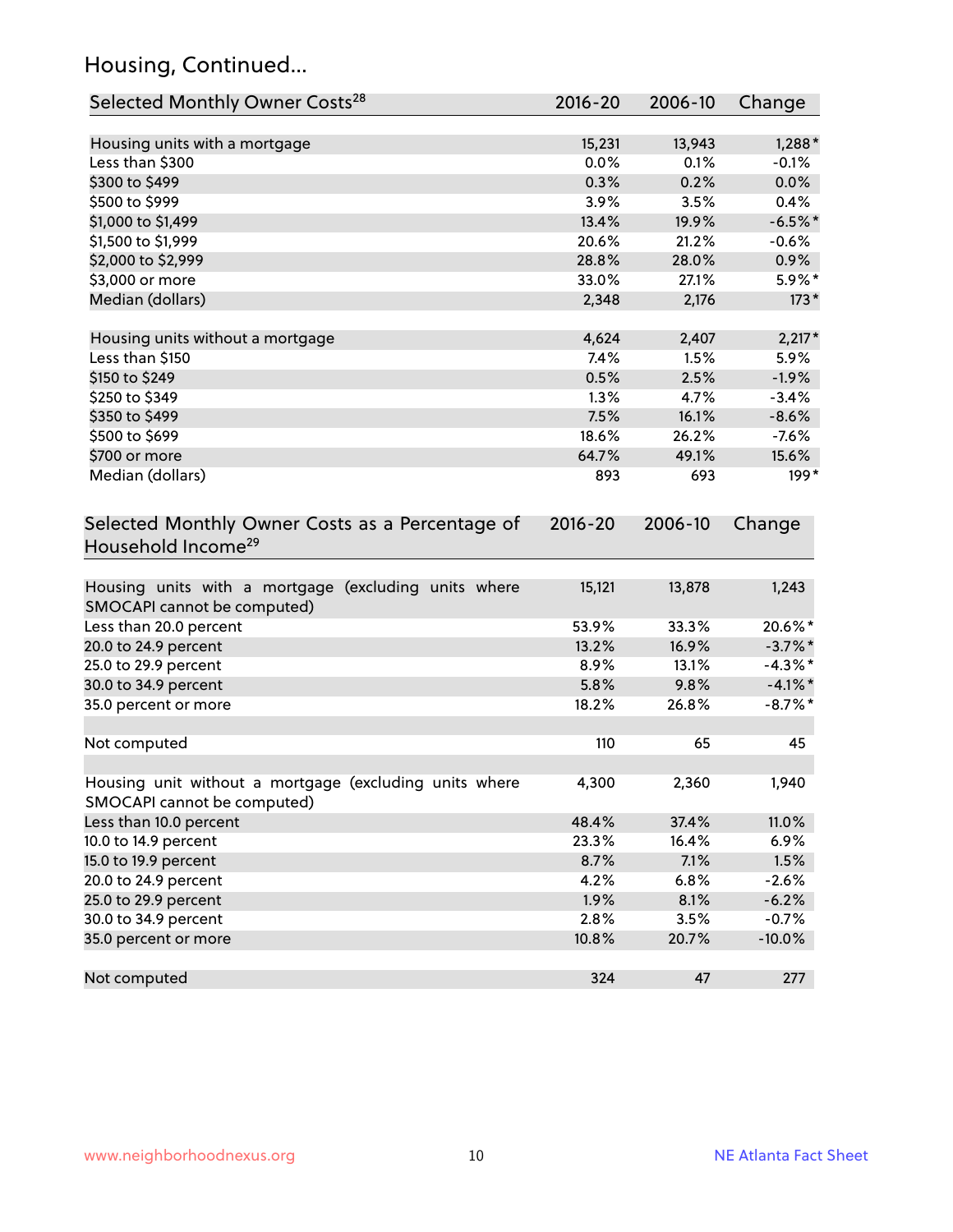# Housing, Continued...

| Gross Rent <sup>30</sup>                                                       | 2016-20     | 2006-10 | Change      |
|--------------------------------------------------------------------------------|-------------|---------|-------------|
| Occupied units paying rent                                                     | 29,104      | 20,218  | 8,886*      |
| Less than \$200                                                                | 1.3%        | 5.4%    | $-4.1%$     |
| \$200 to \$499                                                                 | 6.5%        | 7.0%    | $-0.5%$     |
| \$500 to \$749                                                                 | 3.1%        | 13.1%   | $-10.0\%$ * |
| \$750 to \$999                                                                 | 4.8%        | 27.7%   | $-23.0\%$ * |
| \$1,000 to \$1,499                                                             | 31.3%       | 32.6%   | $-1.2%$     |
| \$1,500 to \$1,999                                                             | 32.2%       | 10.3%   | 21.9%*      |
| \$2,000 or more                                                                | 20.8%       | 4.0%    | 16.9%*      |
| Median (dollars)                                                               | 1,547       | 1,193   | $354*$      |
| No rent paid                                                                   | 228         | 309     | $-81$       |
| Gross Rent as a Percentage of Household Income <sup>31</sup>                   | $2016 - 20$ | 2006-10 | Change      |
| Occupied units paying rent (excluding units where GRAPI<br>cannot be computed) | 28,428      | 19,744  | 8,684*      |
| Less than 15.0 percent                                                         | 14.3%       | 12.8%   | 1.5%        |
| 15.0 to 19.9 percent                                                           | 16.3%       | 14.8%   | 1.5%        |
| 20.0 to 24.9 percent                                                           | 16.1%       | 14.0%   | 2.2%        |
| 25.0 to 29.9 percent                                                           | 13.0%       | 15.1%   | $-2.1%$     |
| 30.0 to 34.9 percent                                                           | 7.2%        | 8.3%    | $-1.1%$     |
| 35.0 percent or more                                                           | 33.0%       | 34.9%   | $-1.9%$     |
| Not computed                                                                   | 904         | 783     | 121         |
| Transportation                                                                 |             |         |             |
| Commuting to Work <sup>32</sup>                                                | 2016-20     | 2006-10 | Change      |
| Workers 16 years and over                                                      | 62,199      | 46,258  | 15,941*     |
| Car, truck, or van - drove alone                                               | 60.8%       | 65.6%   | $-4.7%$ *   |
| Car, truck, or van - carpooled                                                 | 3.6%        | 5.8%    | $-2.2%$ *   |
| Public transportation (excluding taxicab)                                      | 6.0%        | 7.3%    | $-1.4%$     |
| Walked                                                                         | 9.5%        | 10.0%   | $-0.5%$     |
| Other means                                                                    | 5.0%        | 3.0%    | $2.0\%$ *   |
| Worked at home                                                                 | 15.1%       | 8.3%    | $6.8\%$ *   |
| Mean travel time to work (minutes)                                             | 22.7        | 21.7    | $1.0*$      |
| Vehicles Available <sup>33</sup>                                               | 2016-20     | 2006-10 | Change      |
| Occupied housing units                                                         | 49,187      | 36,877  | 12,310*     |
| No vehicles available                                                          | 12.4%       | 13.2%   | $-0.7%$     |
| 1 vehicle available                                                            | 52.1%       | 50.4%   | 1.6%        |
| 2 vehicles available                                                           | 30.5%       | 30.3%   | 0.2%        |
| 3 or more vehicles available                                                   | 5.0%        | 6.1%    | $-1.1%$     |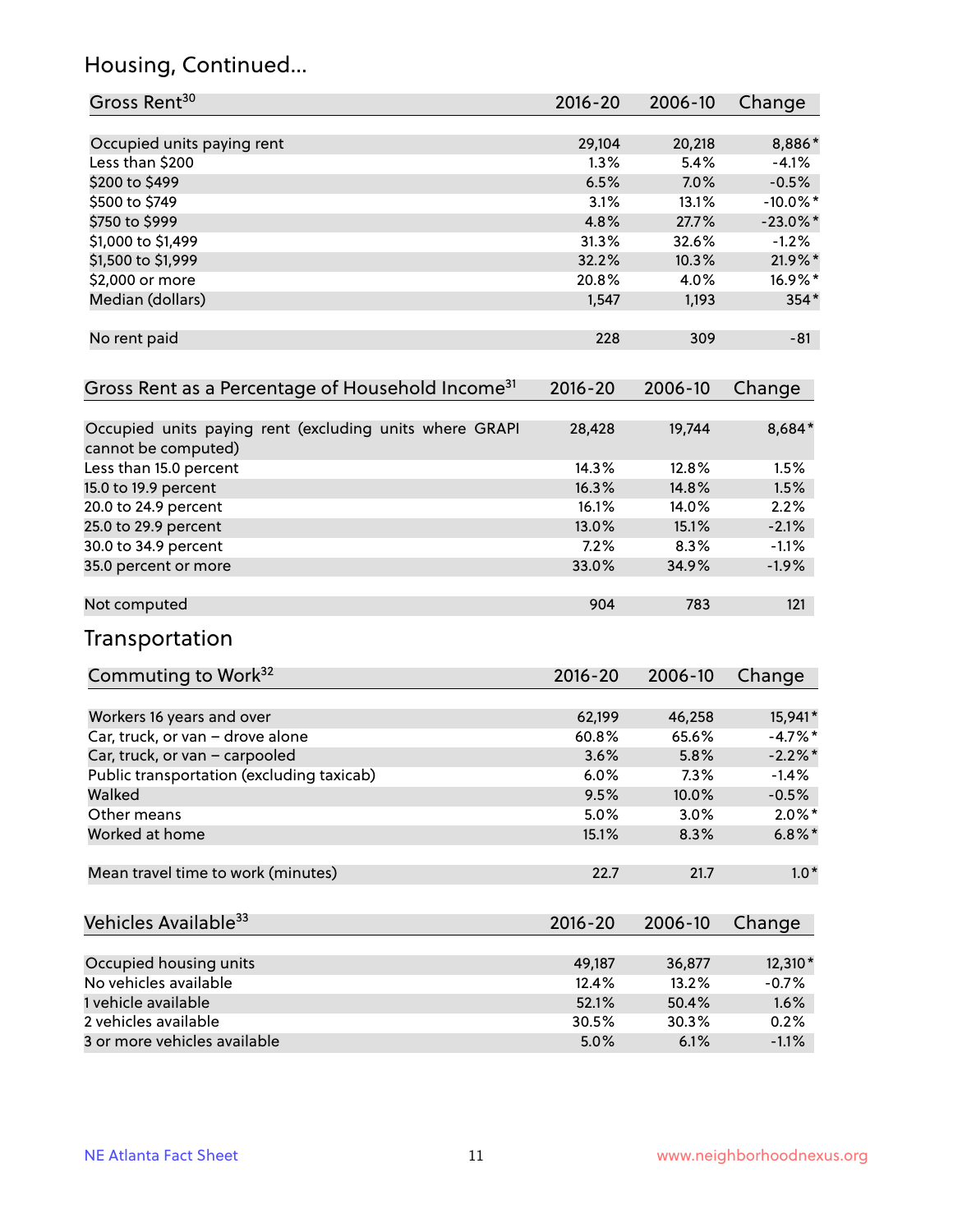#### Health

| Health Insurance coverage <sup>34</sup> | 2016-20 |
|-----------------------------------------|---------|
|                                         |         |

| Civilian Noninstitutionalized Population                | 97,940 |
|---------------------------------------------------------|--------|
| With health insurance coverage                          | 94.3%  |
| With private health insurance coverage                  | 86.9%  |
| With public health coverage                             | 11.7%  |
| No health insurance coverage                            | 5.7%   |
| Civilian Noninstitutionalized Population Under 19 years | 10,858 |
| No health insurance coverage                            | 2.8%   |
| Civilian Noninstitutionalized Population 19 to 64 years | 80,589 |
| In labor force:                                         | 62,296 |
| Employed:                                               | 59,862 |
| With health insurance coverage                          | 95.3%  |
| With private health insurance coverage                  | 94.3%  |
| With public coverage                                    | 1.6%   |
| No health insurance coverage                            | 4.7%   |
| Unemployed:                                             | 2,434  |
| With health insurance coverage                          | 77.2%  |
| With private health insurance coverage                  | 68.1%  |
| With public coverage                                    | 12.7%  |
| No health insurance coverage                            | 22.8%  |
| Not in labor force:                                     | 18,293 |
| With health insurance coverage                          | 89.5%  |
| With private health insurance coverage                  | 80.5%  |
| With public coverage                                    | 10.9%  |
| No health insurance coverage                            | 10.5%  |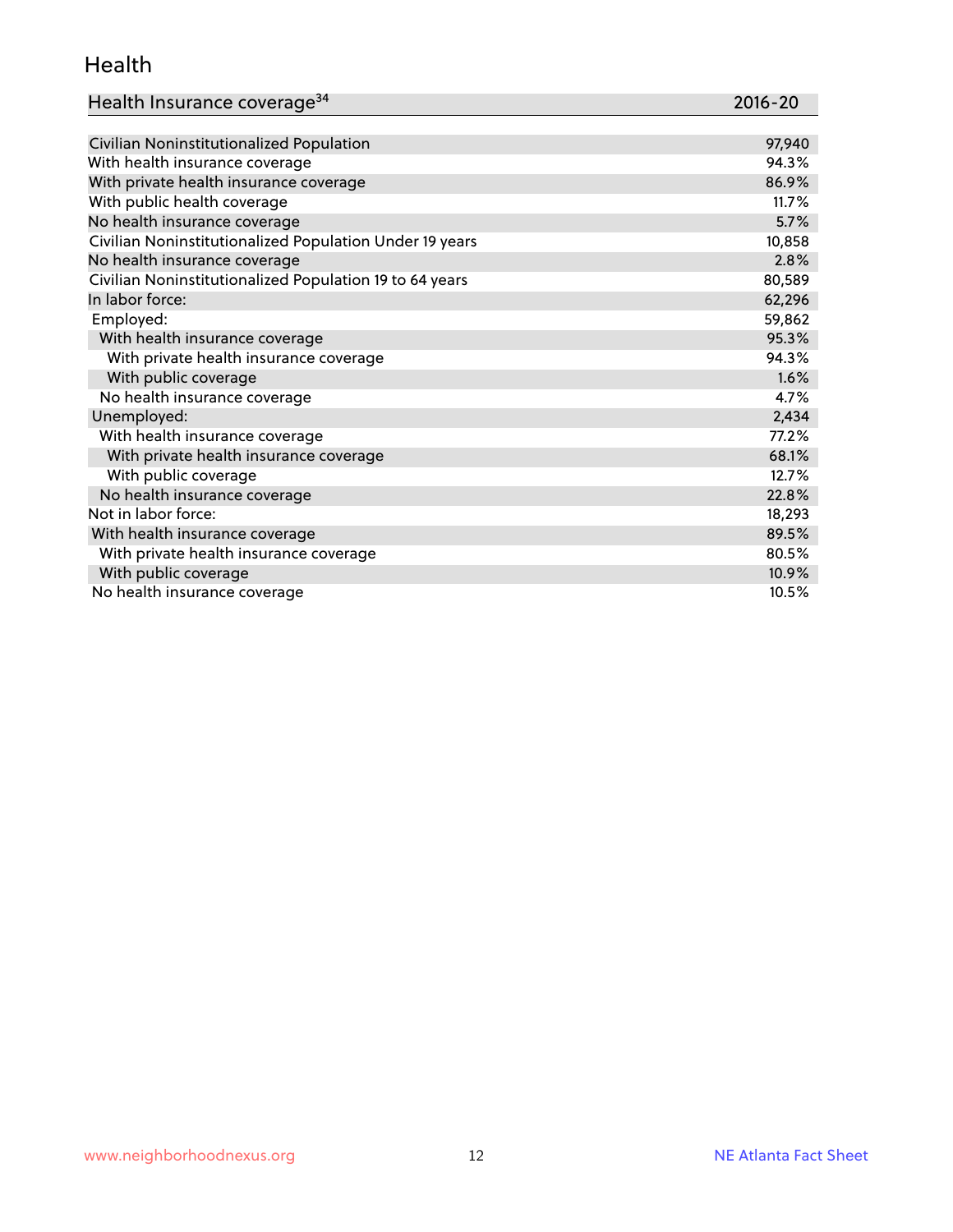# Employment Forecasts

| Forecast Employment by Sector <sup>35</sup>      | 2030    | 2020    | Change   |
|--------------------------------------------------|---------|---------|----------|
|                                                  |         |         |          |
| <b>All Sectors</b>                               | 134,230 | 123,834 | 8.4%     |
| Goods Producing                                  | 4,622   | 3,859   | 19.8%    |
| Agriculture, forestry, fishing and hunting       | 5       | 6       | $-16.7%$ |
| Mining                                           | 0       | 0       | 0.0%     |
| Construction                                     | 2,889   | 1,987   | 45.4%    |
| Manufacturing                                    | 1,728   | 1,866   | $-7.4%$  |
| Service Providing                                | 13,640  | 14,067  | $-3.0%$  |
| Wholesale trade                                  | 1,501   | 1,494   | 0.5%     |
| Retail trade                                     | 6,782   | 6,309   | 7.5%     |
| Transportation and warehousing                   | 3,129   | 3,339   | $-6.3%$  |
| <b>Utilities</b>                                 | 2,228   | 2,925   | $-23.8%$ |
| Information                                      | 12,519  | 11,468  | 9.2%     |
| <b>Financial activities</b>                      | 11,744  | 11,224  | 4.6%     |
| Finance and insurance                            | 7,457   | 7,129   | 4.6%     |
| Real estate and rental and leasing               | 4,287   | 4,095   | 4.7%     |
| Professional and business services               | 25,395  | 23,488  | 8.1%     |
| Professional, scientific, and technical services | 21,671  | 19,742  | 9.8%     |
| Management of companies and enterprises          | 3,724   | 3,746   | $-0.6%$  |
| <b>Education and health services</b>             | 24,007  | 21,168  | 13.4%    |
| <b>Education services</b>                        | 12,712  | 11,794  | 7.8%     |
| Health care and social assistance                | 11,295  | 9,374   | 20.5%    |
| Leisure and hospitality                          | 20,961  | 19,133  | 9.6%     |
| Arts, entertainment, and recreation              | 3,627   | 3,392   | 6.9%     |
| Accommodation and food services                  | 17,334  | 15,741  | 10.1%    |
| Other services, except public administration     | 5,375   | 5,127   | 4.8%     |
| Public administration                            | 4,938   | 4,403   | 12.2%    |
|                                                  |         |         |          |

#### Population Forecasts

| Population Forecasts <sup>36</sup> | 2030    | 2020    | Change |
|------------------------------------|---------|---------|--------|
|                                    |         |         |        |
| <b>Total Population</b>            | 129.901 | 104.655 | 24.1%  |
| <b>Total Households</b>            | 72.271  | 58.142  | 24.3%  |